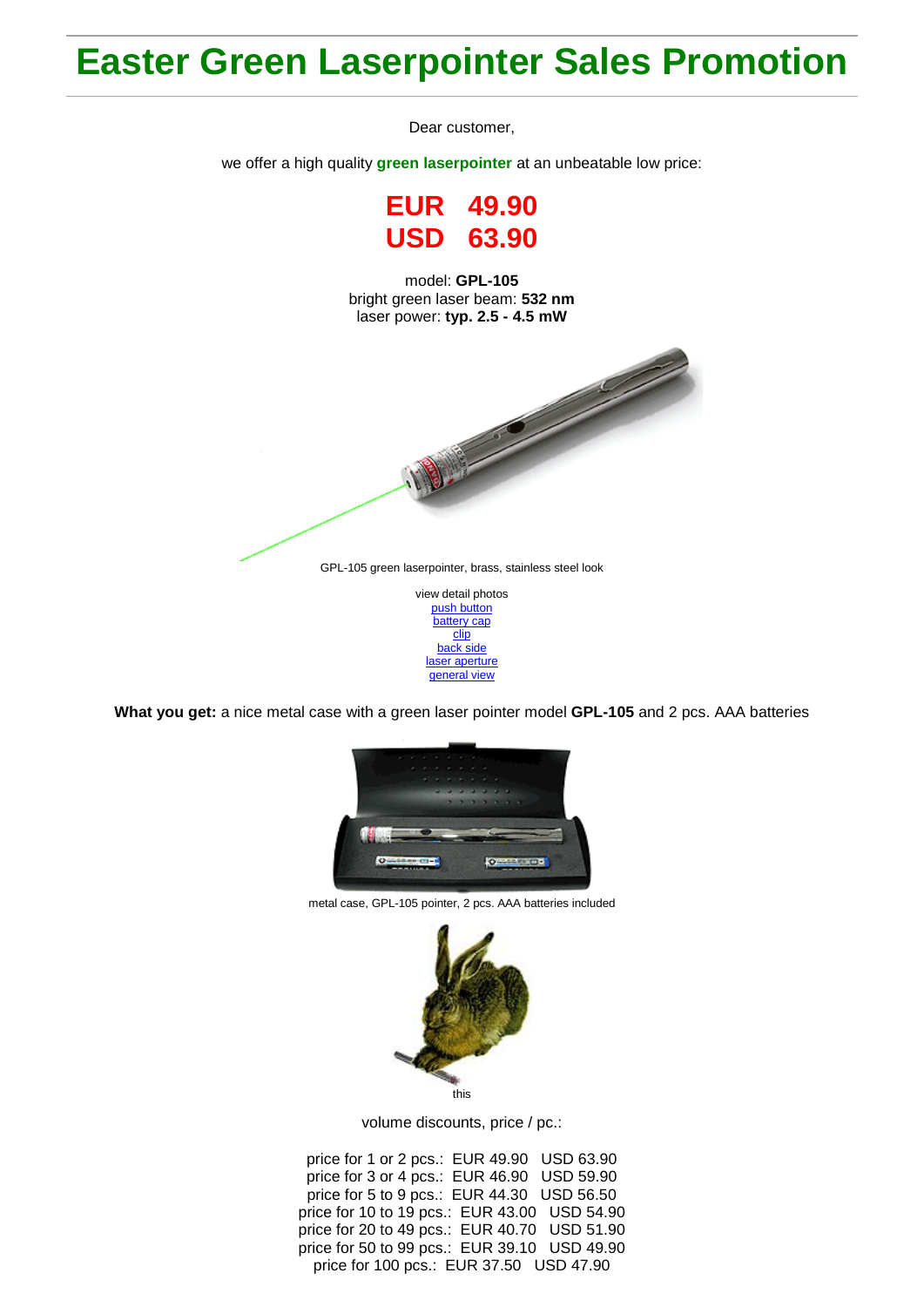## Add to the price for the pointer(s) the cost(s) for **shipping and handling** depending on the shipping destination and order quantity:

| Destination                 | 1-2 pointers     | 3-4 pointers     | 5-9 pointers    | 10-19 pointers    | 20-49 pointers    | 50-99 pointers    | 100 pointers      |
|-----------------------------|------------------|------------------|-----------------|-------------------|-------------------|-------------------|-------------------|
| Austria Post Nachnahme      | EUR 8.00         | EUR 8.00         | <b>EUR 8.00</b> | EUR 12.00         | EUR 14.00         | EUR 18.00         | EUR 20.00         |
| Germany Banktransfer IBAN   | EUR 15.00        | EUR 15.00        | EUR 15.00       | EUR 18.00         | EUR 20.00         | EUR 24.00         | EUR 28.00         |
| Europe EU                   | EUR 28.00        | EUR 35.00        | EUR 43.00       | EUR 56.00         | EUR 86.00         | EUR 115.00        | EUR 115.00        |
| Europe non EU               | EUR 35.00        | EUR 56.00        | EUR 64.00       | EUR 79.00         | EUR 116.00        | EUR 146.00        | EUR 146.00        |
| Eastern Europe, HU, PL, CZ, | EUR 24.00        | EUR 28.00        | EUR 38.00       | EUR 60.00         | EUR 123.00        | EUR 200.00        | EUR 210.00        |
| USA, Canada, Mexico         | <b>USD 55.00</b> | <b>USD 64.00</b> | USD 74.00       | <b>USD 114.00</b> | <b>USD 190.00</b> | <b>USD 259.00</b> | USD 262.00        |
| Russia                      | EUR 55.00        | EUR 63.00        | EUR 80.00       | EUR 120.00        | EUR 220.00        | EUR 350.00        | EUR 380.00        |
| Australia                   | <b>USD 60.00</b> | <b>USD 90.00</b> | USD 121.00      | <b>USD 178.00</b> | <b>USD 288.00</b> | <b>USD 362.00</b> | USD 365.00        |
| Asia, Japan                 | <b>USD 60.00</b> | <b>USD 90.00</b> | USD 121.00      | <b>USD 178.00</b> | <b>USD 288.00</b> | USD 362.00        | <b>USD 365.00</b> |



## **This sales promotion starts with receipt of this e-mail and is time limited! Last accepted date of promotional order is April 16, 2007**

## **Place your order using the e-mail address below:**

[greenpointer@roithner-laser.com](mailto:greenpointer@roithner-laser.com?subject=ORDER)

Prices without VAT and taxes Payment in advance by [creditcard](http://www.roithner-laser.com/order.html) or **T/T bank transfer** or **cheque**

> Bank information: Bank~Austria Creditanstalt AG IBAN for EUR: AT12 1200 0006 0854 7402 IBAN for USD: AT31 1200 0005 7034 7781 SWIFT Code: BKAUATWW Account name: Roithner Lasertechnik GmbH



my green pointer...

Best regards,

Andreas Roithner

ROITHNER LASERTECHNIK GmbH Wiedner Hauptstrasse 76 A-1040 Vienna, Austria, Europe Tel.: +43-1-586 52 43 - 0 Fax.: +43-1-586 52 43 44 e-mail[: office@roithner-laser.com](mailto:office@roithner-laser.com) web: [http://www.roithner-laser.com](http://www.roithner-laser.com/)